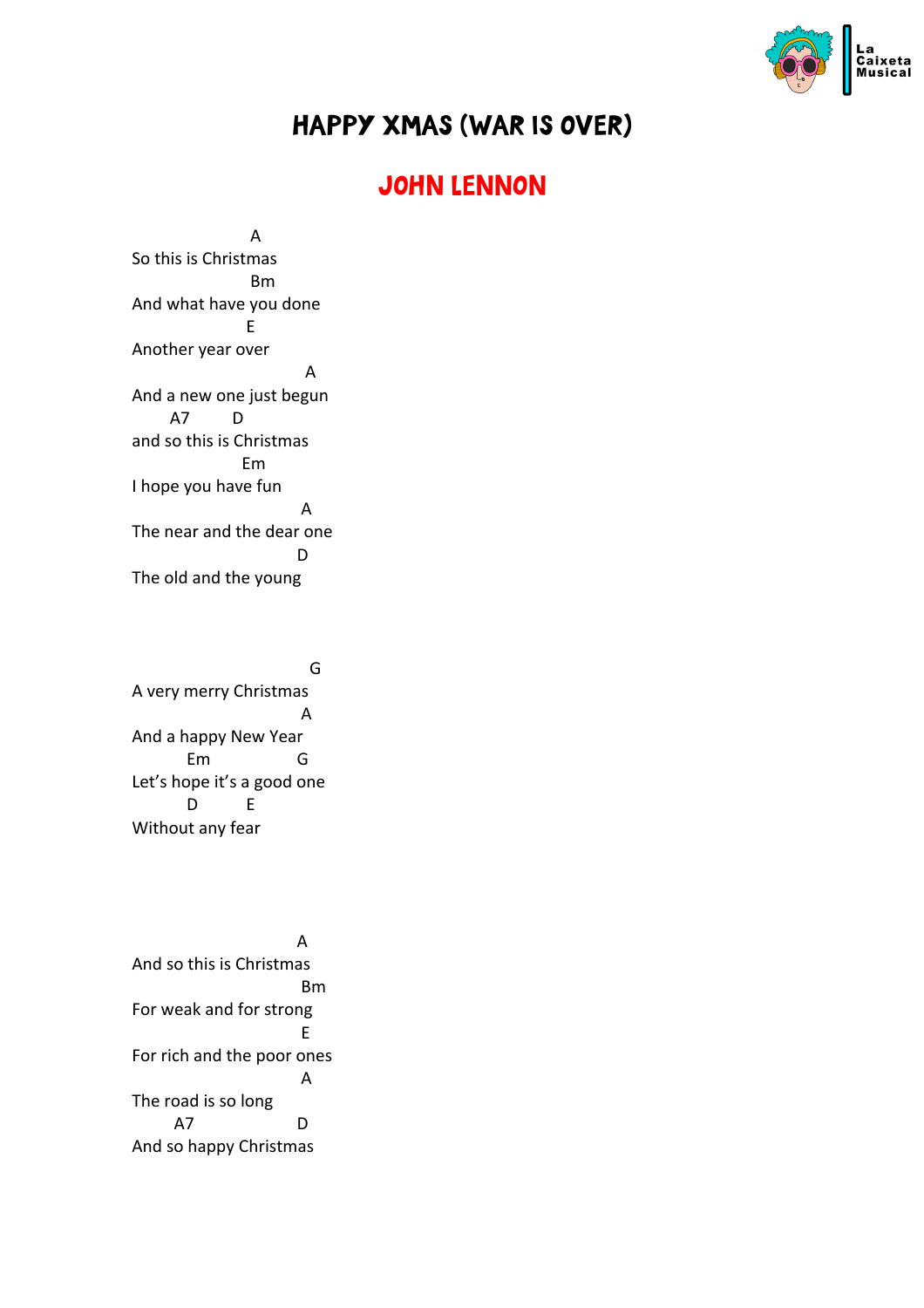

Em For black and for white **A** For yellow and red ones **District of the Contract District O** Let's stop all the fight

**Graduate Contract Contract Contract Contract Contract Contract Contract Contract Contract Contract Contract Co** A very merry Christmas A And a happy New Year Em G Let's hope it's a good one D E Without any fear

 A And so this is Christmas Bm And what have we done Experience of the E Another year over A A new one just begun A7 D And so happy Christmas Em We hope you have fun A The near and the dear one **District of the Contract District O** The old and the young